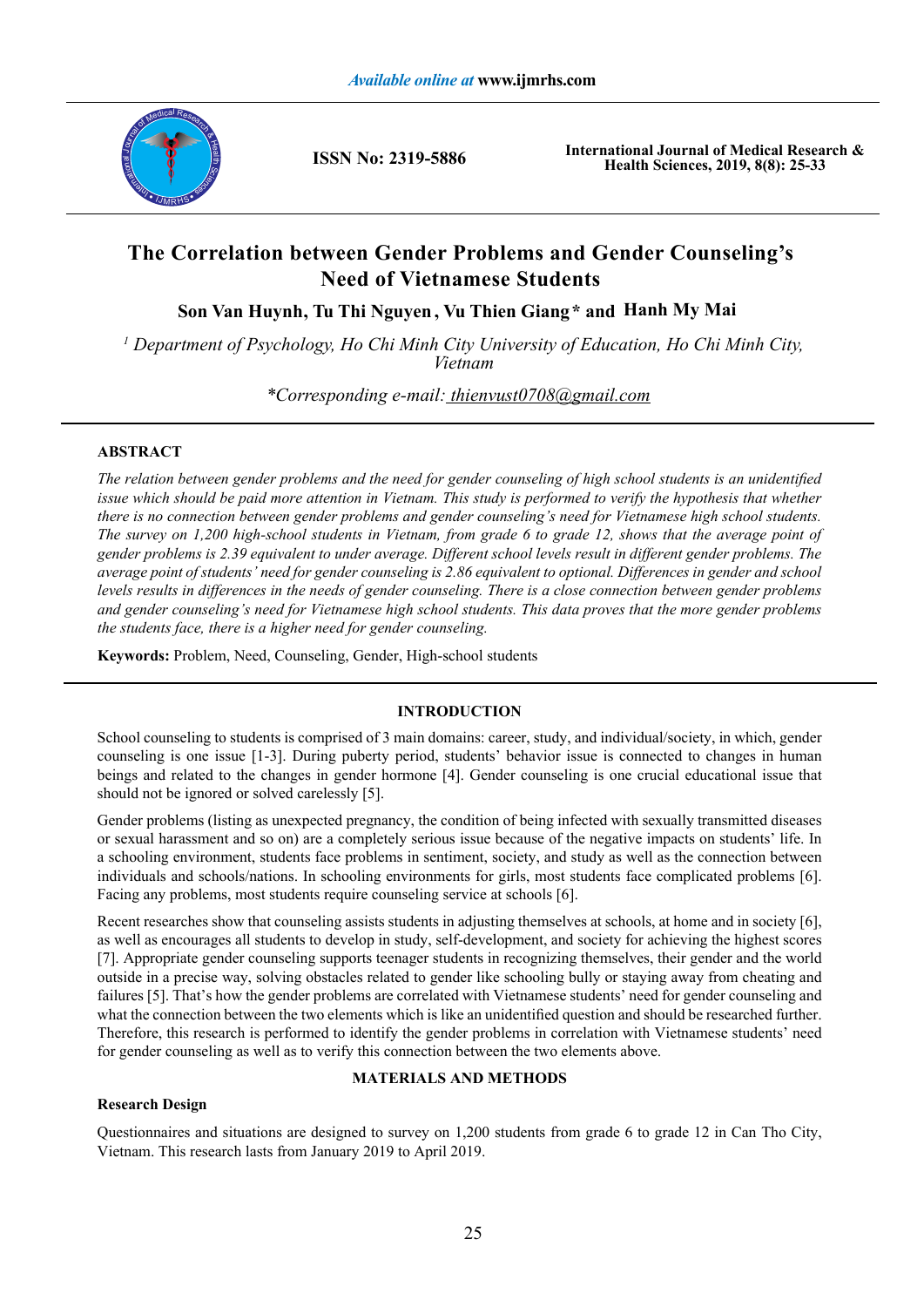The questionnaire is designed as below:

- An introduction of survey aim and the instruction on how to reply to questions
- The objective information, including the questions on participants' fundamental information, listing as gender, year of birth, school level, and class with whom he/she is living
- Survey content includes question system which collects data related to the current obstacles and students' counseling need on gender. The question system is comprised of 18 questions: 9 questions concentrate on the gender problems whereas the other 9 questions focus on students' need for gender counseling. Responses for students to answer are designed based on 5 levels (Likert-scale) [8]

# **Data Analysis**

Responses and solutions are judged on the Linkert scale and coded by SPSS tool for windows version 16.0; particularly: Level 1=1, Level 2=2, Level 3=3, Level 4=4, Level 5=5.

Range is calculated as below:

Range=(Maximum–Minimum)/n=(5-1)/3=0.8

Therefore, the meanings of the rankings are judged as below:

+1-1.8=None/Totally unnecessary

+1.81-2.61=Under average/Unnecessary

+2.62-3.42=Average/Optional (Necessity is optional)

+3.43-4.23=Rather problematic/Necessary

+4.24-5=Very problematic/Totally necessary

SPSS version 16 for windows software is applied to analyze data with the help of the following calculations: Analysis of ANOVA test, Pearson correlation, calculation of mean, std. deviation, percentage, frequency.

## **Participants**

The participants with 1,200 students are selected randomly from 7 schools (4 secondary school (SS), and 3 high schools (HS)) in Vietnam as below in Table 1.

|                     | Content           | Frequency                                                                                             | Percentage (%) |  |
|---------------------|-------------------|-------------------------------------------------------------------------------------------------------|----------------|--|
| Gender              | Male              | 449                                                                                                   | 37.4%          |  |
|                     | Female            | 751<br>117<br>168<br>51<br>132<br>156<br>90<br>96<br>726<br>474<br>68<br>9<br>325<br>324<br>69<br>246 | 62.6%          |  |
|                     | SS1               |                                                                                                       | 9.8%           |  |
|                     | SS <sub>2</sub>   |                                                                                                       | 9.8%           |  |
|                     | SS <sub>3</sub>   |                                                                                                       | 4.3%           |  |
| <b>School</b>       | SS <sub>4</sub>   |                                                                                                       | 11.0%          |  |
|                     | HS1               |                                                                                                       | 13.0%          |  |
|                     | HS <sub>2</sub>   |                                                                                                       | 7.5%           |  |
|                     | HS3               |                                                                                                       | $8.0\%$        |  |
| <b>School-level</b> | Secondary level   |                                                                                                       | 60.5%          |  |
|                     | High school level |                                                                                                       | 39.5%          |  |
|                     | Grade 6           |                                                                                                       | 5.7%           |  |
|                     | Grade 7           |                                                                                                       | 0.8%           |  |
|                     | Grade 8           |                                                                                                       | 27.1%          |  |
| Grade               | Grade 9           |                                                                                                       | 27.0%          |  |
|                     | Grade 10          |                                                                                                       | 5.8%           |  |
|                     | Grade 11          | 159                                                                                                   | 20.5%          |  |
|                     | Grade 12          |                                                                                                       | 13.3%          |  |

**Table 1 An overview of the participants**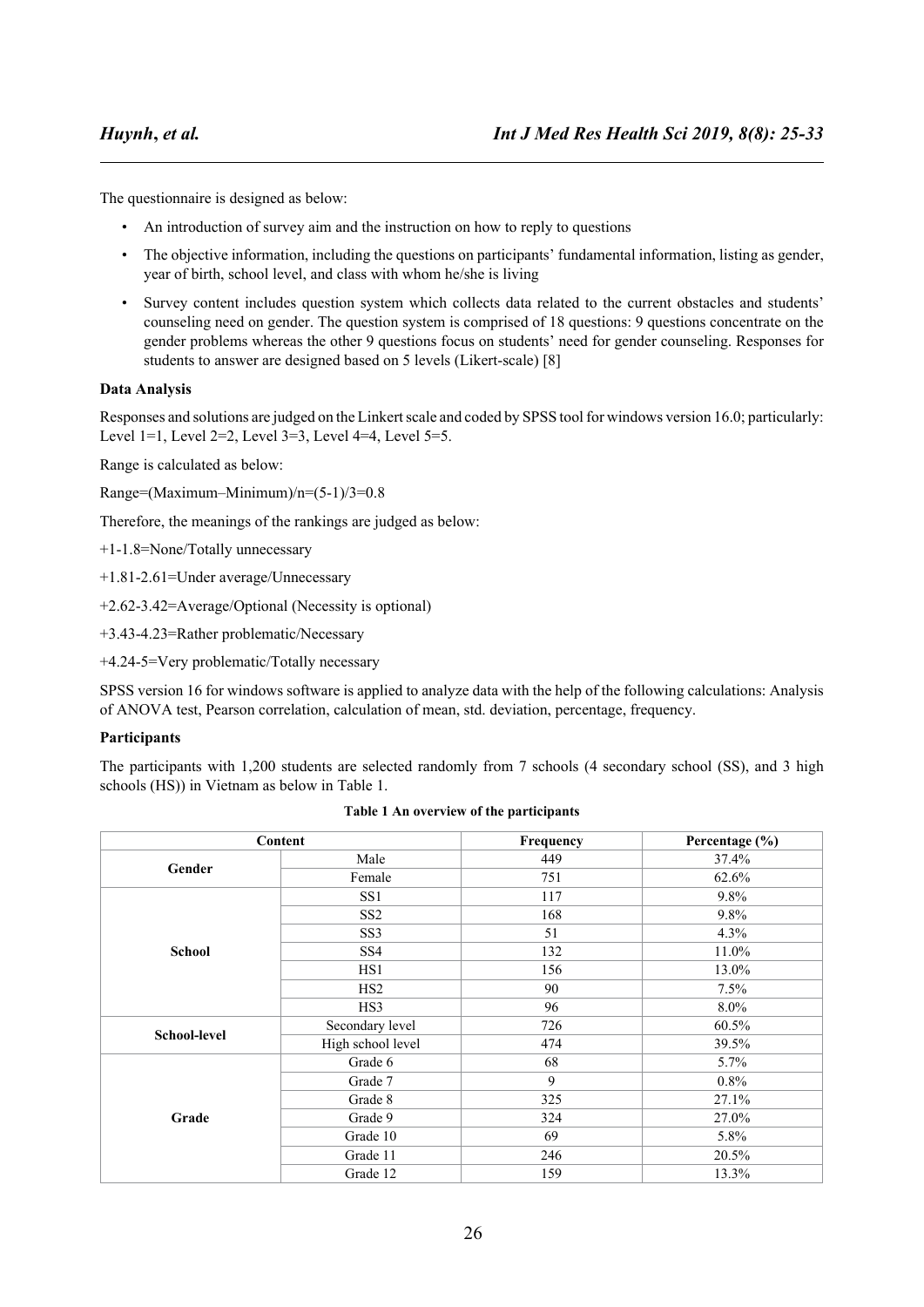|                          | With both parents        | 1026 | $85.5\%$ |
|--------------------------|--------------------------|------|----------|
| Living condition (family | With father              |      | 2.9%     |
| situation)               | With mother              | ے ر  | 4.3%     |
|                          | With relatives or others | 8′   | $7.3\%$  |

# **RESULTS**

#### **The Gender Problems of Vietnamese High School Students**

Table 2 presents the results of the gender problems of Vietnamese students.

| Table 2 Students' problems in gender |  |  |
|--------------------------------------|--|--|
|--------------------------------------|--|--|

|                |                                                                                   | Level         |       |       |       |         |         | <b>SD</b> |      |                |
|----------------|-----------------------------------------------------------------------------------|---------------|-------|-------|-------|---------|---------|-----------|------|----------------|
| N <sub>0</sub> | <b>Expression</b>                                                                 |               | 1     | 2     | 3     | 4       | 5       | Mean      |      | Order          |
| 1              | Keeping a distance from friends of the                                            | N             | 382   | 229   | 488   | 67      | 34      | 2.29      | 1.06 | 8              |
|                | opposite gender                                                                   | $\frac{0}{0}$ | 32.0% | 19.0% | 41.0% | 5.6%    | $3.0\%$ |           |      |                |
| $\overline{2}$ | Balancing between sentiment affair and                                            | N             | 314   | 188   | 513   | 101     | 84      | 2.54      | 1.17 |                |
|                | study duty                                                                        | $\frac{0}{0}$ | 26.0% | 16.0% | 43.0% | 8.4%    | $7.0\%$ |           |      | 1              |
| 3              |                                                                                   | N             | 437   | 161   | 451   | 66      | 85      | 2.33      | 1.22 | 6              |
|                | Building an innocent friendship/love                                              | $\frac{0}{0}$ | 36.0% | 13.0% | 38.0% | 5.5%    | $7.0\%$ |           |      |                |
|                | Controlling positive emotions during                                              | N             | 441   | 174   | 460   | 81      | 44      |           |      |                |
| 4              | communicating with friends of the opposite<br>gender                              | $\frac{0}{0}$ | 37.0% | 15.0% | 38.0% | 6.8%    | 4.0%    | 2.26      | 1.13 | 9              |
| 5              | Understanding friends of the opposite gender                                      | N             | 326   | 216   | 481   | 113     | 64      | 2.48      | 1.14 | $\overline{2}$ |
|                | and gender distinctiveness                                                        | $\frac{0}{0}$ | 27.0% | 18.0% | 40.0% | 9.4%    | 5.0%    |           |      |                |
| 6              | Understanding and controlling gender                                              | N             | 348   | 238   | 442   | 129     | 43      | 2.4       | 1.12 | 5              |
|                | sentiments                                                                        | $\frac{0}{0}$ | 29.0% | 20.0% | 37.0% | 11.0%   | $4.0\%$ |           |      |                |
| $\overline{7}$ | Understanding huge changes in teenager                                            | N             | 357   | 198   | 474   | 77      | 94      | 2.46      | 1.2  | 4              |
|                | puberty                                                                           | $\frac{0}{0}$ | 30.0% | 17.0% | 40.0% | 6.4     | 8.0%    |           |      |                |
| $\mathbf{8}$   | Handling abnormal bodily problems during                                          | N             | 360   | 206   | 429   | 119     | 86      | 2.47      | 1.22 | 3              |
|                | puberty period                                                                    | $\frac{0}{0}$ | 30.0% | 17.0% | 36.0% | $9.9\%$ | $7.0\%$ |           |      |                |
| 9              | Understanding and behaving appropriately                                          | N             | 419   | 198   | 433   | 85      | 65      | 2.32      | 1.18 | 7              |
|                | to LGBT members                                                                   | $\frac{0}{0}$ | 35.0% | 17.0% | 36.0% | 7.1%    | $5.0\%$ |           |      |                |
| <b>Total</b>   |                                                                                   |               |       |       |       |         |         | 2.39      | 0.98 | 6              |
|                | 1=Absolutely no; 2=Under average; 3=Average; 4=Rather difficult; 5=Very difficult |               |       |       |       |         |         |           |      |                |

The total mean of gender problems that students face is 2.39 equivalents to "under average". Although the results only reflect the extent of the gender problems encountered are under average, but when looking at the percentage details of the 3-5 (average to very difficult) levels, it is possible to see a number of students have many problems related to gender. Especially the expression "balancing between sentiment affair and study duty" with a total of 58.2% of students feel it difficult to handle.

In order to understand more about the relationship between the students' gender problems with relevant indicators such as gender, school level, family situation (living condition), we conduct quantitative testing in Table 3.

**Table 3 The difference between the students' gender problems with relevant indicators**

|                                                                                                | <b>Indicators</b> |                          | Mean  | <b>ANOVA</b> test |                          | <b>Sum of Mean</b> | <b>SD</b> |  |
|------------------------------------------------------------------------------------------------|-------------------|--------------------------|-------|-------------------|--------------------------|--------------------|-----------|--|
|                                                                                                |                   |                          | Sig.  | <b>Difference</b> |                          |                    |           |  |
| <b>Gender problems</b>                                                                         | Gender            | Male                     | 2.428 | 0.36              | $\overline{\phantom{a}}$ | 2.3944             | 0.98      |  |
|                                                                                                |                   | Female                   | 2.375 |                   |                          |                    |           |  |
|                                                                                                | School level      | High school              | 2.557 | 0.00              | $+$                      |                    |           |  |
|                                                                                                |                   | Secondary                | 2.288 |                   |                          |                    |           |  |
|                                                                                                | Living condition  | With parents             | 2.416 |                   | $\overline{\phantom{0}}$ |                    |           |  |
|                                                                                                |                   | With father              | 2.21  | 0.22              |                          |                    |           |  |
|                                                                                                |                   | With mother              | 2.372 |                   |                          |                    |           |  |
|                                                                                                |                   | With relatives or others | 2.226 |                   |                          |                    |           |  |
| The difference is significant at Sig. < 0.05; The difference is not significant at Sig. > 0.05 |                   |                          |       |                   |                          |                    |           |  |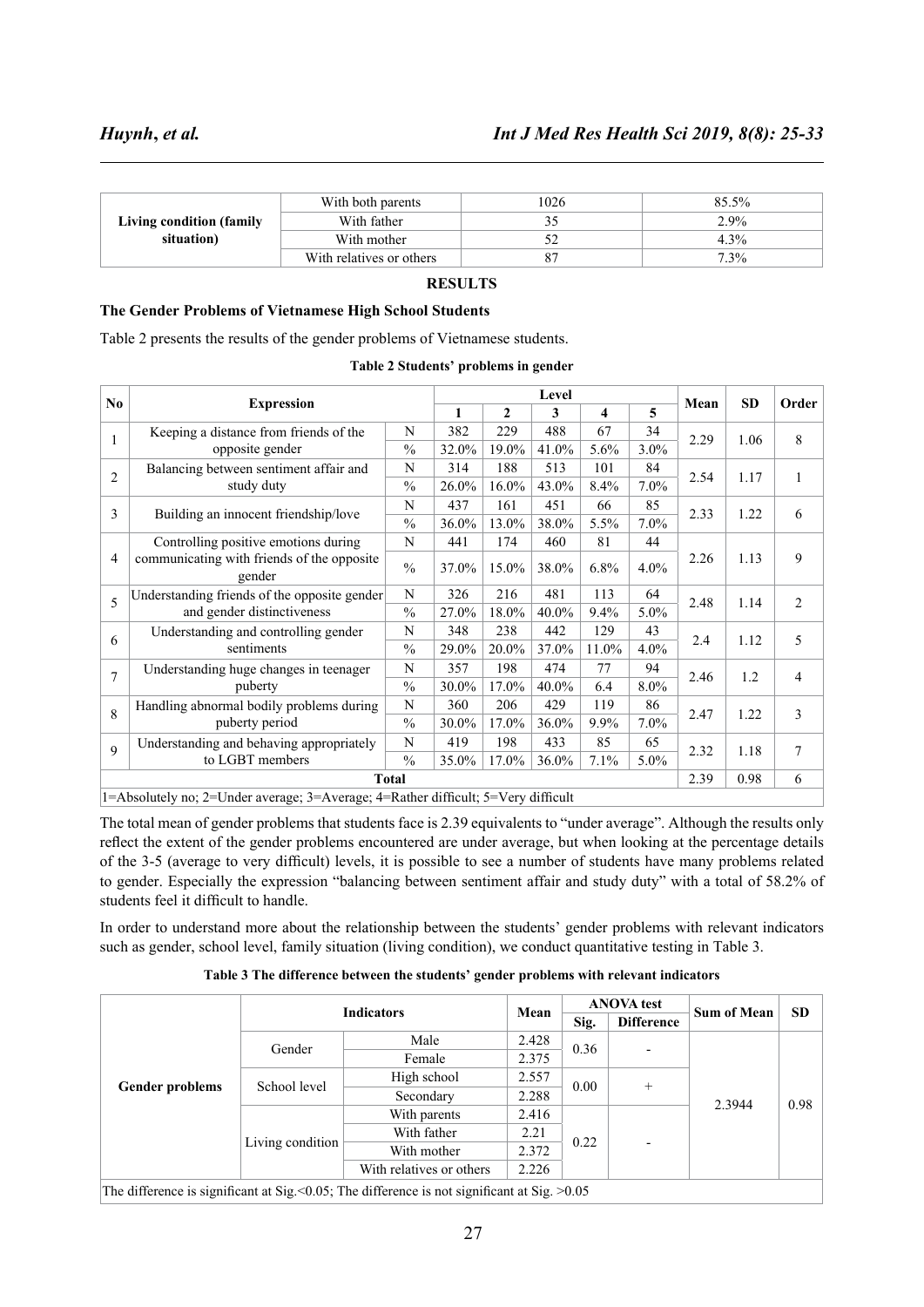With gender indicator, Sig.=0.364 affirms no significant difference. The mean of male problems is 2.4276 whereas that of the female is 2.3746. The range is 0.053, implying that male's mean is higher than female's but this difference is not significant. In other words, the level of gender problems between male and female students is equivalent.

With school level indicator, Sig.=0.000 affirms a significant difference between high school students and secondary school students. The gender problems' mean of high school students is 2.5570 and secondary school students' is 2.2883. The range is 0.2687. High school students' mean is higher than that of secondary school students'. Therefore, high school students face more gender problems than secondary school students. In other words, the higher the grades students are in, the more gender problems they face. This proves that high school students' need for gender counseling is existing.

With living condition indicator, Sig.=0.224 affirms no significant difference. Therefore, high school students face similar gender problems despite the fact that their living conditions are different.

#### **The High School Students' Need for Gender Counseling**

Table 4 presents the results of the students' need for gender counseling in school.

|                |                                                                                    |               |              | Level        |       |       |       |      |       |                  |
|----------------|------------------------------------------------------------------------------------|---------------|--------------|--------------|-------|-------|-------|------|-------|------------------|
| No.            | <b>Expression</b>                                                                  |               | $\mathbf{1}$ | $\mathbf{2}$ | 3     | 4     | 5     | Mean | SD    | Order            |
| 1              | Keeping a distance from                                                            | N             | 308          | 184          | 286   | 277   | 145   | 2.81 | 1.363 | 6                |
|                | friends of the opposite gender                                                     | $\frac{0}{0}$ | 25.7%        | 15.3%        | 23.8% | 23.1% | 12.1% |      |       |                  |
| $\overline{2}$ | Balancing sentiment affair and                                                     | N             | 293          | 150          | 340   | 255   | 162   | 2.87 | 1.356 | $\overline{3}$   |
|                | study duty                                                                         | $\frac{0}{0}$ | 24.4%        | 12.5%        | 28.3% | 21.3% | 13.5% |      |       |                  |
| 3              | Building an innocent                                                               | N             | 273          | 170          | 345   | 287   | 125   | 2.85 | 1.299 | 5                |
|                | friendship/love                                                                    | $\frac{0}{0}$ | 22.8%        | 14.2%        | 28.8% | 23.9% | 10.4% |      |       |                  |
|                | Controlling emotions well in                                                       | $\mathbf N$   | 289          | 173          | 291   | 321   | 126   |      | 1.332 | 5                |
| 4              | communicating with friends of<br>the opposite gender                               | $\frac{0}{0}$ | 24.1%        | 14.4%        | 24.3% | 26.8% | 10.5% | 2.85 |       |                  |
|                | Understanding friends of the                                                       | N             | 265          | 214          | 287   | 293   | 141   | 2.86 | 1.326 | $\overline{4}$   |
| 5              | opposite gender and gender<br>distinctiveness                                      | $\frac{0}{0}$ | 22.1%        | 17.8%        | 23.9% | 24.4% | 11.8% |      |       |                  |
|                | Understanding and controlling                                                      | N             | 223          | 204          | 318   | 309   | 146   | 2.96 | 1.287 | 1                |
| 6              | sexual sentiments during<br>puberty period                                         | $\frac{0}{0}$ | 18.6%        | 17.0%        | 26.5% | 25.8% | 12.2% |      |       |                  |
|                | Understanding huge gender                                                          | N             | 296          | 210          | 299   | 245   | 150   |      |       |                  |
| 7              | bodily changes during puberty<br>period                                            | $\frac{0}{0}$ | 24.7%        | 17.5%        | 24.9% | 20.4% | 12.5% | 2.79 | 1.350 | $\boldsymbol{7}$ |
| 8              | Handling abnormal bodily                                                           | N             | 294          | 132          | 294   | 312   | 168   | 2.94 | 1.381 | $\overline{2}$   |
|                | changes during puberty period                                                      | $\frac{0}{0}$ | 24.5%        | 11.0%        | 24.5% | 26.0% | 14.0% |      |       |                  |
|                | Understanding and behaving                                                         | N             | 300          | 217          | 292   | 234   | 157   |      |       |                  |
| 9<br>members   | appropriately to LGBT                                                              | $\frac{0}{0}$ | 25.0%        | 18.1%        | 24.3% | 19.5% | 13.1% | 2.78 | 1.360 | $\,8\,$          |
|                | <b>Total</b>                                                                       |               |              |              |       |       |       | 2.86 | 1.164 | 5                |
|                | 1=Totally unnecessary; 2=Unnecessary; 3=Optional; 4=Necessary; 5=Totally necessary |               |              |              |       |       |       |      |       |                  |

#### **Table 4 the students' need for gender counseling**

The total mean of gender counseling's need is 2.86-equivalent as optional, and the total SD=1.164 indicated significant differences between the 5 levels of gender counseling's need. This is similar to when looking at the percentages of the needs; we see a range of levels. In particular, the total level 3-5 (optional and totally necessary) is over 50%, especially the "understanding and controlling sexual sentiments during puberty period" and "handling abnormal bodily changes during puberty period" expressions with a total rate of 64.5% of students want to be counseled on this problems.

To understand the relationship between the students' need for gender counseling with relevant indicators such as gender, school level, family situation (living condition), we conduct quantitative testing in Table 5.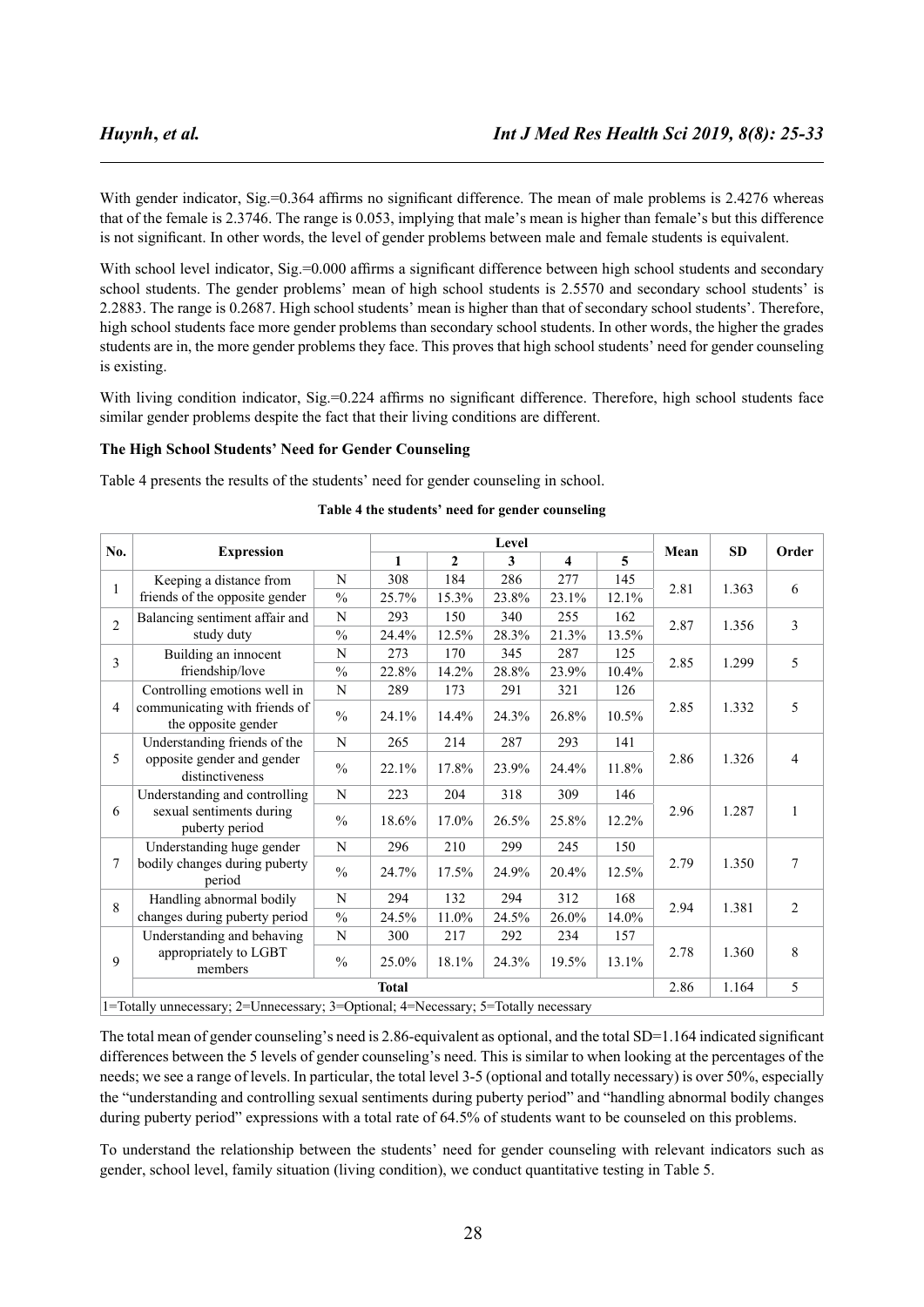| <b>Indicators</b> |                          |        |      | Anova             | Sum of mean | <b>SD</b> |
|-------------------|--------------------------|--------|------|-------------------|-------------|-----------|
|                   |                          | Mean   | Sig. | <b>Difference</b> |             |           |
| Gender            | Male                     | 2.6845 | 0.00 | $^{+}$            | 2.8553      | 1.165     |
|                   | Female                   | 2.9574 |      |                   |             |           |
| School levels     | High school              | 3.1491 | 0.00 | $^{+}$            |             |           |
|                   | Secondary                | 2.6635 |      |                   |             |           |
| Living condition  | With parents             | 2.8346 |      | $+$               |             |           |
|                   | With father              | 3.4413 |      |                   |             |           |
|                   | With mother              | 3.0449 | 0.01 |                   |             |           |
|                   | With relatives or others | 2.7497 |      |                   |             |           |

**Table 5 The difference between the students' need for gender counseling with relevant indicators**

With the gender indicator, Sig.=0.000 affirms a significant difference between male and female students in gender counseling's need. The male's mean is 2.6845 whereas the females are 2.9574. The range is 0.2729 which implied a statistical meaning. In other words, gender counseling's need between male and female is different. Female students have a higher need than male students do. Therefore, different genders decide different gender counseling needs.

With school level indicator, Sig.=0.000 affirms a significant difference between high-school students and secondary school students. The secondary school students' mean is 2.6635 and that of high-school students' is 3.1491. The range is 0.4856 which implies a statistical meaning. In other words, high school students' need is different from secondary school students'. High school students have higher gender counseling's need than those from secondary schools. Different school levels decide different gender counseling needs.

With living condition indicator, Sig.=0.010 affirms a significant difference among different living conditions (family situation). Particularly, students living with a single father and single mother have a higher need of counseling than those living with both parents of relatives. Therefore, different living conditions decide different gender counseling needs.

The correlation between gender problems and gender counseling's need for high school students. By using the Pearson correlation test, we found the significant correlation results between the gender problems and need for gender counseling in Table 6.

|                                                               |                     | <b>Gender problems</b> | Gender counseling's need |
|---------------------------------------------------------------|---------------------|------------------------|--------------------------|
|                                                               | Pearson Correlation |                        | $0.579**$                |
| Gender problems                                               | $Sig. (2-tailed)$   |                        |                          |
|                                                               | N                   | 1200                   | 12000                    |
|                                                               | Pearson Correlation | $0.579**$              | 1.000                    |
| Gender counseling's need                                      | $Sig. (2-tailed)$   |                        |                          |
|                                                               | N                   | 1200                   | 1200                     |
| **: Correlation is significant at the $0.01$ level (2-tailed) |                     |                        |                          |

**Table 6 The correlation coefficient between gender problems and students' gender counseling need**

There is a positive correlation between gender problems and gender counseling's need (Sig.=0.000). The more gender problems students face, the higher the gender counseling's need becomes. This crucial data must be handled as soon as possible for students to build their capacity in solving any gender problems for a well-being life.

### **DISCUSSION**

Previous studies find out the correlation between self-esteem and risky sexual behaviors [9]. Alcoholic consumption is closely connected to sexual intercourse decisions as well as risky and uncontrolled sexual intercourse forms [10]. Students face obstacles in sentiment, society, and study; in which, some students struggle with individual connection with schools and nations. With the female, most students face more complicated problems, related to these problems at schools, with higher schooling counseling need. School counseling assists students in adjusting themselves in school, at home and in society [6]. Ahmed Elhassan Hamid Hassan, et al., identify the need for school counseling that is comprised of study, social connection and gender needs [11]. Gysber HC identifies that a professional school counseling program provides an overall general consulting program with the purpose of encouraging all students to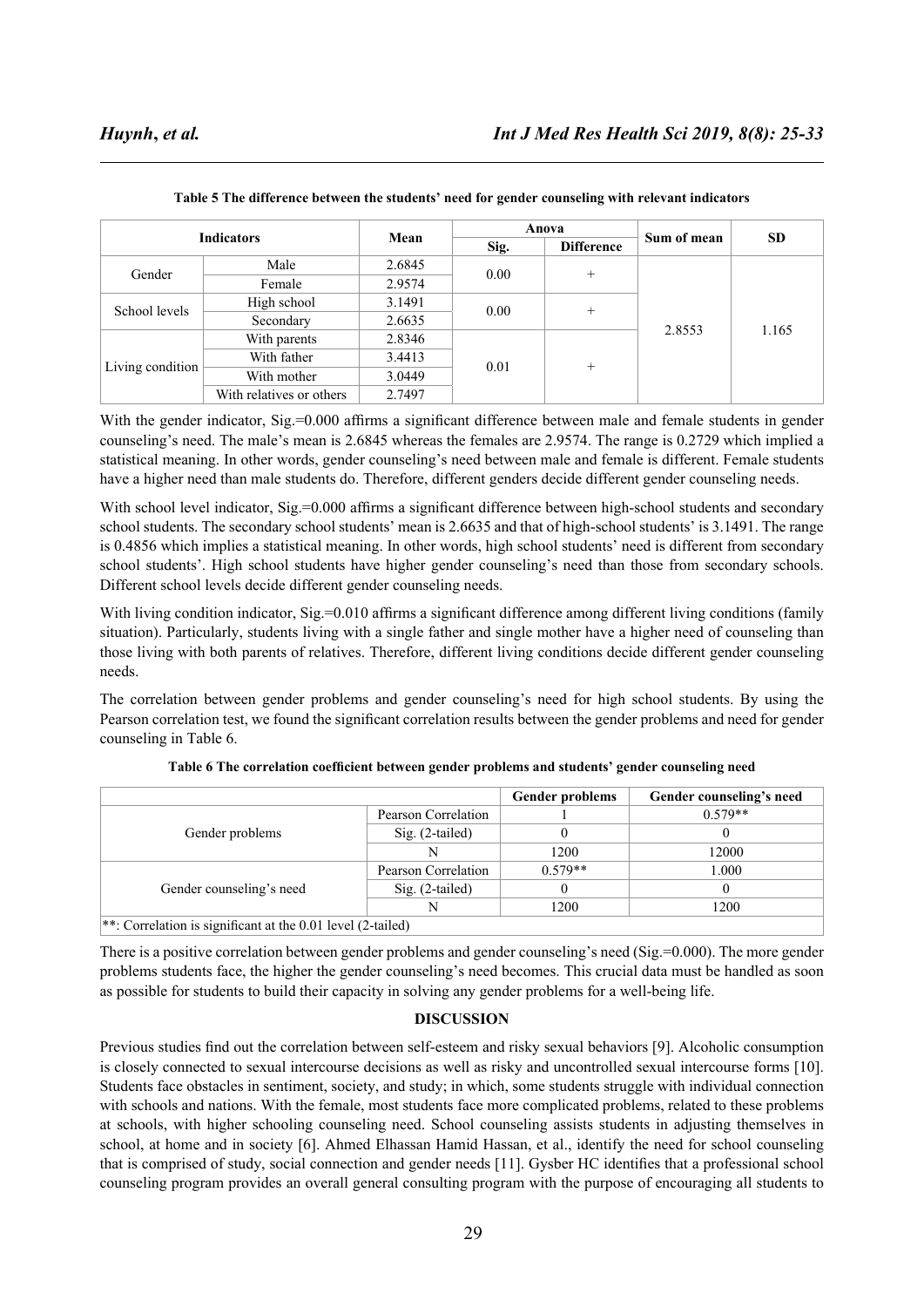better themselves in study, society, and individuals for the best outcomes [7]. Nottelmann, et al., confirmed that, during puberty period, behavioral problems are connected to bodily changes and resulted from gender hormones [4]. While The American School Counsellor Association identifies 3 content domains which should be emphasized in schooling counseling program; they are studying enhancement, career development and individual betterment [1]. Beatrice O. Ajidahun introduced the concept of gender counseling that should be neither ignored nor handled cautiously by emphasizing the importance of this concept towards our current society [5]. Appropriate gender counseling assists teenager students to be fully aware of his/her genuine gender and the world outside so as to solve any individual gender obstacles arisen. I Putu Agus Apriliana asserted the role of school counseling towards handling the issue of sexual harassment at schools [12]. Mostly, these studies supported us with a general view of students' need for counseling about sexual problems, sentiment, and academic pressure, which is only a part of the gender category. No findings proved the whole need of students' gender counseling, which contained a lot of issues including sexual orientation, sexual attraction, puberty change, emotional life, sexual behavior, gender awareness, etc. [13].

Our hypothesis arisen is whether there does not exist any correlation between gender problems and gender counseling's need for Vietnamese high school students. Our results deny this hypothesis. Especially, two gender counseling's needs with the highest ratio "understanding and controlling sexual sentiments during the puberty period" and "handling abnormal bodily changes during puberty period". This is entirely true for the school environment in Vietnam [14,15] as well as around the world [16,17] when high school age is a very strong transition period in the psychological life of students [18,19]. Moreover, young people in recent years tend to grow faster both psychologically and physically than the previous generations [20,21] because of the influence of technology [22,23] and changing educational methods (family education and school education) [24,25]. Many students (female) have been pubescent at 10-11 years old [26], so it is strongly necessary for them to be counseled about gender and be fully provided with knowledge about the sexual growth [27]. In addition, this is the age at which students have their first-vibes with their opposite gender friends [28], they feel confused by these feelings and often think about it, these thoughts affect mostly their lives and learning outcomes [29]. Therefore, the school counselor should pay special attention to these two problems when taking gender counseling, as well as to equip themselves with good knowledge and skills in this field.

Furthermore, our research does find out the significant difference between gender problems and gender counseling's need. High school students have a higher gender problem than secondary students and they need more psychological support (school counseling). The author Jung HJ also agreed on this statement, in American junior high school (equal to high school in Vietnam), students develop psychologically and physically better than their previous ages, they want to become adults and participate in adult activities, thus entailing many new age issues [30]. But with their life experiences, they are still unable to solve the problems that are difficult to solve by themselves due to the lack of skills and experience. With a profound change in emotional life, high school students tend to look for their best soul mate [31], share and sympathize with each other in life [32]. Sexual emotion at this age is more mature than secondary school age and often leaves unforgettable memories in life [33]. In particular, this is when their first love appears [34], these new feelings make them think more about the relationships of friends, family, and society [35], also strengthen the need of their gender counseling. Understanding this trait of high school students will help the school counselor plan to implement counselings, as well as providing psychological support for their gender problems easily and more smoothly.

In addition, we found several issues between family background (living condition) and gender problems, as well as the needs of students' gender counseling. Students living in families with both parents have more gender problems than other groups. This result is similar to the findings of the author Kirk, et al., when studying the expectations of parents for children about gender [36]. Although the father and mother themselves have certain influence to the gender development of the child, the excessive intervention, even imposing the child on gender prejudices (especially for LGBT children) sometimes constitutes psychological pressure and barriers in the relationship between parents and children. Moreover, for students living in single-father families, there is a need for more gender counseling than other groups. In the study of the author Leininger, et al., about the relationship in the single-father family, children who in other family structures [37]. It has been shown that most children have witnessed violence or adulterous father and this has had a serious impact masonry to their gender trends and family relationships later [38]. Lamb when studying the psychological development of children in the single-father family also made similar comments [39]. Most of the reside in single - father families exhibit poorer access to health care (both physical and mental health) than children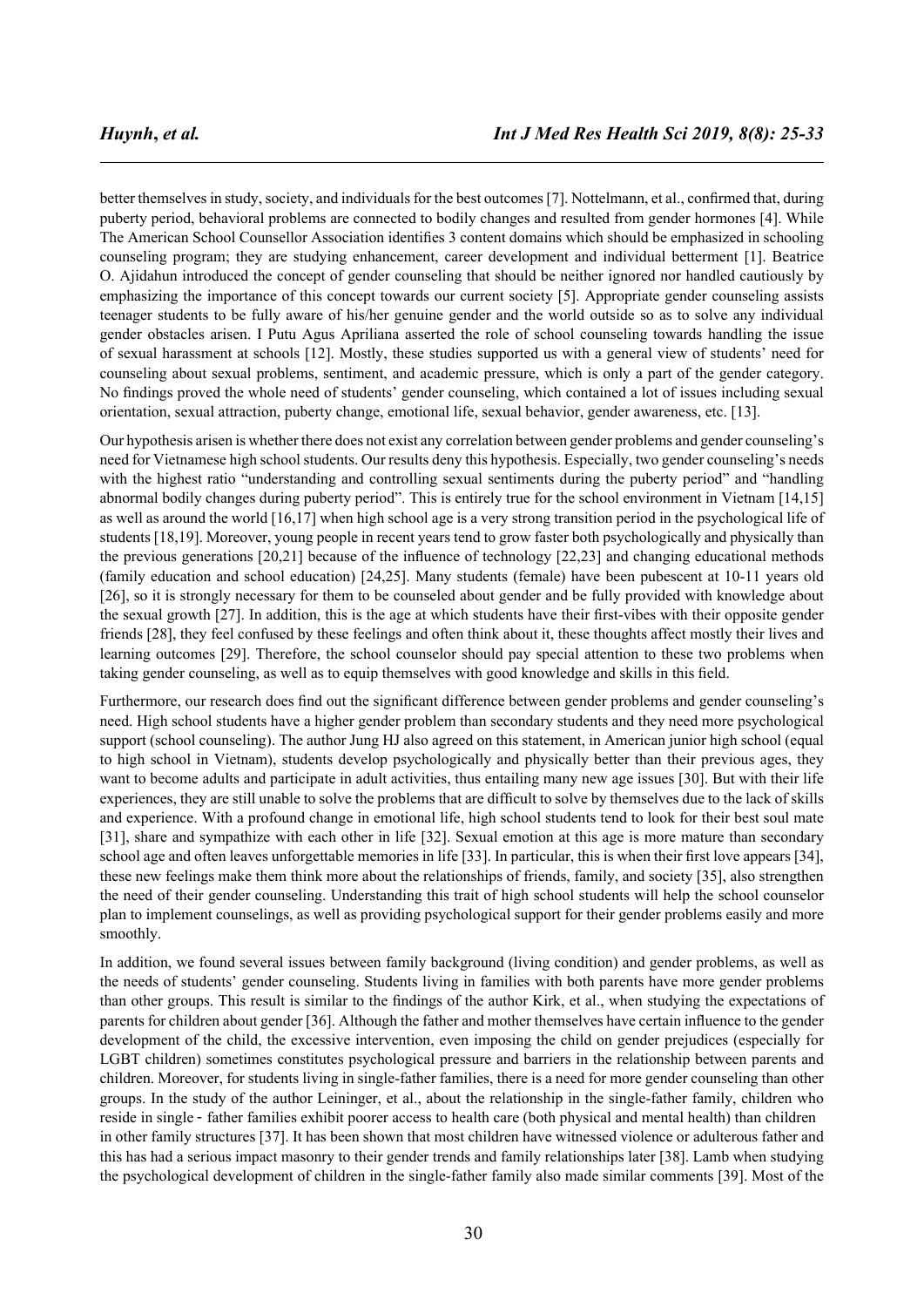children will have many problems in their relationship and their family; they even become like their fathers and might have an incomplete family life. Therefore, the need for gender problems' counsel in these students is strongly high. This is similar for students who live with single mothers even though the need for counseling is lower with singlefather families. This is perfectly acceptable because, with single-mother families, they are provided with more love [40], so their level of gender counseling's needs is lower, but still accounts for a large proportion because, after all, the nature of their family is still an incomplete family with certain psychology [41-43].

This crucial data must be solved as soon as possible because high school students are being in their gender development period; therefore, they must be assisted with gender counseling so as to solve his/her personal gender problems and to organize his/her life in a more appropriate and efficient way.

#### **CONCLUSION**

In general, high school students in Vietnam are experiencing gender problems and need to be counseled about these issues. They show their desire to learn about the transformation of puberty, sexual emotions, emotional relationships as well as balancing measures for emotion and learning. There is a strong and positive correlation between gender problems and the need for gender counseling. The more gender problems a student has, the more likely he or she needs to be counseled.

However, the fact that schools in Vietnam have not met the standards for implementing school counseling to support students in this matter. On both the quantity and quality aspects of the team of school counselors as well as the proper investment in this activity of the regional management levels, the board of management, etc., is still not really drastic and a breakthrough. Therefore, in the upcoming renovation phase of Vietnamese education, school counseling activities need to be taken care of and developed in the right direction. In particular, gender counselings need to be strengthened to help students establish a balance in life and study.

#### **REFERENCES**

- [1] American School Counselor Association, ed. Professional School Counseling. American School Counselor Association, 1997.
- [2] Sculli, Nicholas. "Assessing the counseling needs of high school students: The role of needs assessments in comprehensive school counseling programs (CSCPs) and the ASCA national model." 2011.
- [3] Shaterloo Aalieh, and Ghasem Mohammadyari. "Students counseling and academic achievement." *Procedia-Social and Behavioral Sciences*, Vol. 30, 2011, pp. 625-28.
- [4] Nottelmann, Editha D., et al. "Hormones and behavior at puberty." 1990.
- [5] Ajidahun, Beatrice O. "Sex counselling and its impacts on adolescents moral behavior." *American International Journal of Social Science*, Vol. 2, No. 4, 2013, pp. 34-39.
- [6] Khattak, Mohammad Asrar. "Need of guidance and counselling services in private girls' secondary schools in Peshawar City." *City University Research Journal*. Vol. 9, No. 1, 2012, pp. 1-6
- [7] Gysber, NC. Improving school guidance and counseling practice through. 2006.
- [8] Croasmun James T, and Lee Ostrom. "Using likert-type scales in the social sciences." *Journal of Adult Education,*  Vol. 40, No.1, 2011, pp. 19-22.
- [9] Kobusingye, LK. and Aheisibwe, I. The link between university teacher-trainee's self esteem and their involvement in risky sexual behaviours. *International Journal of Education and Psychological Research*, Vol. 7, No. 4, 2018, pp. 74-77.
- [10]Cooper M Lynne. "Alcohol use and risky sexual behavior among college students and youth: evaluating the evidence." *Journal of Studies on Alcohol*, Vol. 14, 2002, pp. 101-17.
- [11] Hassan, AEH, and Farah, PFA. Guidance and counseling needs of secondary school students from their point of view/feedback in Khartoum State-Sudan. *Journal of Science and Technology*, Vol. 3, No. 10, 2013, pp. 190-94.
- [12]Apriliana, I. Putu Agus. "The role of the school counselor to handling student sexual harassment behavior in the school." *International Journal of Research in Counseling and Education*, Vol. 2, No. 1, 2018, pp. 6-12.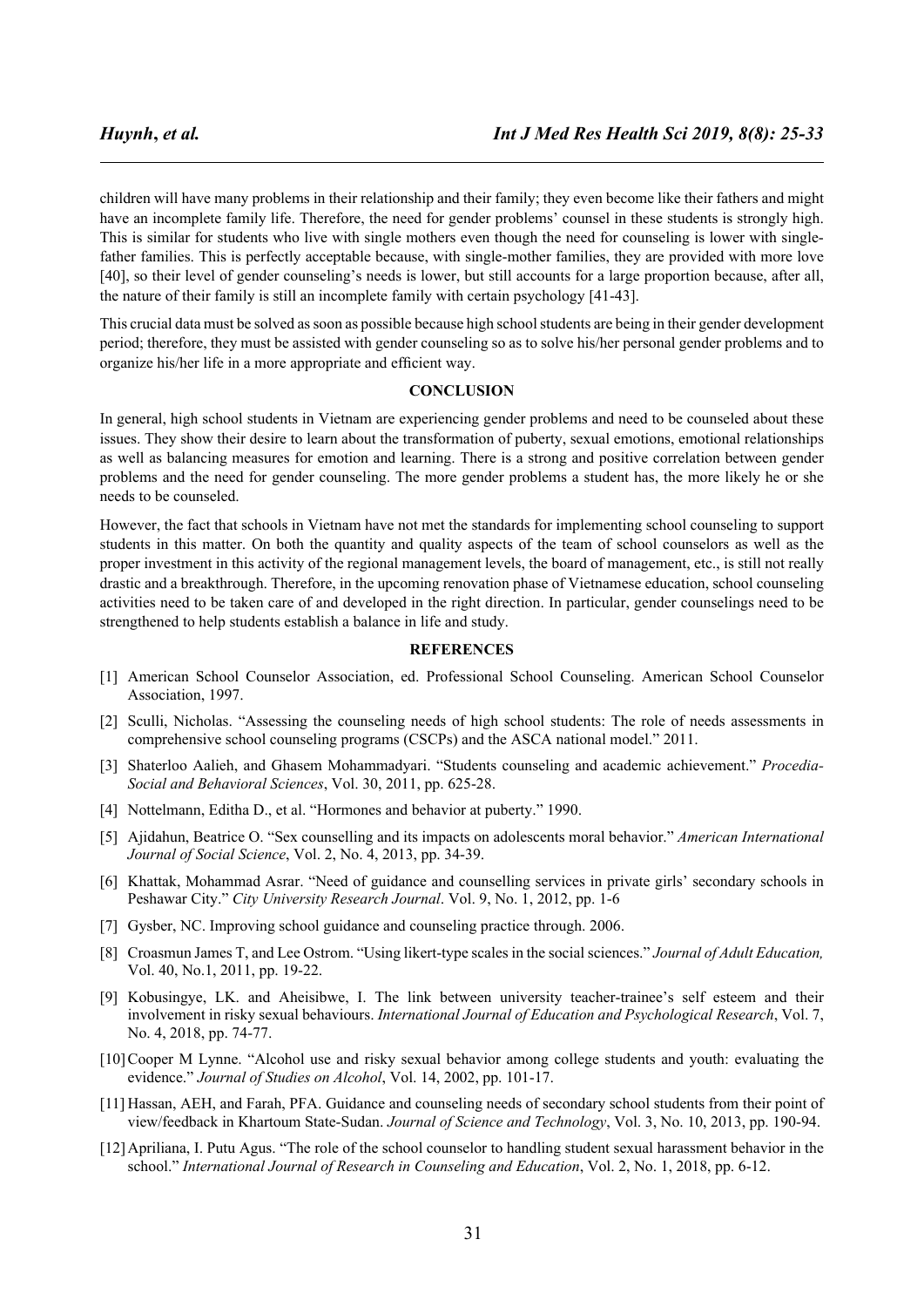- [13] Oakley, Ann. Sex, gender, and society. Routledge, 2016.
- [14]Vuong Kim, Thanh. "Program of population education-environment-nuclear-HIV/aids." 2016.
- [15]Hue, N. X. Awareness of grade 9 students on sex education at some secondary schools in District 11 in Ho Chi Minh City. Master of Psychology Thesis. Ho Chi Minh City University of Education. Vietnam, 2013
- [16]Hayward Chris, and Katherine Sanborn. "Puberty and the emergence of gender differences in psychopathology." *Journal of Adolescent Health,* Vol. 30, No. 4, 2002, pp. 49-58.
- [17]Lawrence, Kate, Ruth Campbell, and David Skuse. "Age, gender, and puberty influence the development of facial emotion recognition." *Frontiers in Psychology*, Vol. 6, 2015, p. 761.
- [18] Burman, Erica. Deconstructing developmental psychology. Routledge, 2016.
- [19]Slater A., and Bremner JG. An introduction to developmental psychology. *John Wiley and Sons*. 2017.
- [20] Vella Stewart A, et al. "The contribution of organized sports to physical activity in Australia: Results and directions from the Active Healthy Kids Australia 2014 Report Card on physical activity for children and young people." *Journal of Science and Medicine in Sport*, Vol. 19, No. 5, 2016, pp. 407-12.
- [21] Lipsitz, Joan. Successful schools for young adolescents. Routledge, 2019.
- [22]Anderson Monica, and Jingjing Jiang. "Teens, social media and technology 2018." *Pew Research Center,*  Vol*.* 31, 2018.
- [23]Hampden-Thompson Gillian, and Claudia Galindo. "School-family relationships, school satisfaction and the academic achievement of young people." *Educational Review*, Vol. 69, No. 2, 2017, pp. 248-65.
- [24]Phippen Andy, and Maggie Brennan. "The new normal? young people, technology and online behaviour." 2018.
- [25]Mahoney Joseph L., and Roger P. Weissberg. "Social and emotional learning in and out of school benefits young people." *Foundations and Futures*, 2018.
- [26]Vink, Arja S., et al. "Effect of age and sex on the QTc interval in children and adolescents with type 1 and 2 long-QT syndromes." *Circulation: Arrhythmia and Electrophysiology*, Vol. 10, No. 4, 2017.
- [27]Kiess Wieland, et al. "Puberty-genes, environment, and clinical issues." *Journal of Pediatric Endocrinology and Metabolism.* Vol. 29, No. 11, 2016, pp. 1229-31.
- [28]Borelli Jessica L., et al. "Attachment and emotion in school-aged children." *Emotion*, Vol. 10, No. 4, 2010, p. 475.
- [29]Ivcevic, Zorana, and Marc Brackett. "Predicting school success: Comparing conscientiousness, grit, and emotion regulation ability." *Journal of Research in Personality,* Vol. 52, 2014, pp. 29-36.
- [30]Jung, HJ. Learning to be an individual: Emotion and person in an American junior high school. Vol. 41, 2007.
- [31]Kim, Hye-Young, and Yoo Jin Kwon. "Soulmates, best friends, and casual buddies: The relationship of US college students to retailer brands." *Clothing and Textiles Research Journal*, Vol. 29, No. 1, 2011, pp. 67-82.
- [32]Wigfield, Allan, Jacquelynne S. Eccles, and Daniel Rodriguez. "Chapter 3: The development of children's motivation in school contexts." *Review of Research in Education.* Vol. 23, No. 1, 1998, pp. 73-118.
- [33]Igarashi, Tasuku, et al. "No mobile, no life: Self-perception and text-message dependency among Japanese high school students." *Computers in Human Behavior*, Vol. 24, No. 5, 2008, pp. 2311-24.
- [34]Bakken, Børge. "Never for the first time, premature love and social control in today's China." *China Information*. Vol. 7, No. 3, 1992, pp. 9-26.
- [35]Knox, David H. "Attitudes toward the love of high school seniors." *Adolescence*, Vol. 5, No. 17, 1970, p. 89.
- [36]Kirk, Chris Michael, et al. "The role of parent expectations on adolescent educational aspirations." *Educational Studies*, Vol. 37, No. 1, 2011, pp. 89-99.
- [37]Leininger, Lindsey Jeanne, and Kathleen M. Ziol-Guest. "Reexamining the effects of family structure on children's access to care: The single-father family." *Health services research*. Vol. 43, No. 1, 2008, pp. 117-33.
- [38]Shapiro, Adam, and James David Lambert. "Longitudinal effects of divorce on the quality of the father-child relationship and on fathers' psychological well-being." *Journal of Marriage and the Family*, 1999, pp. 397-408.